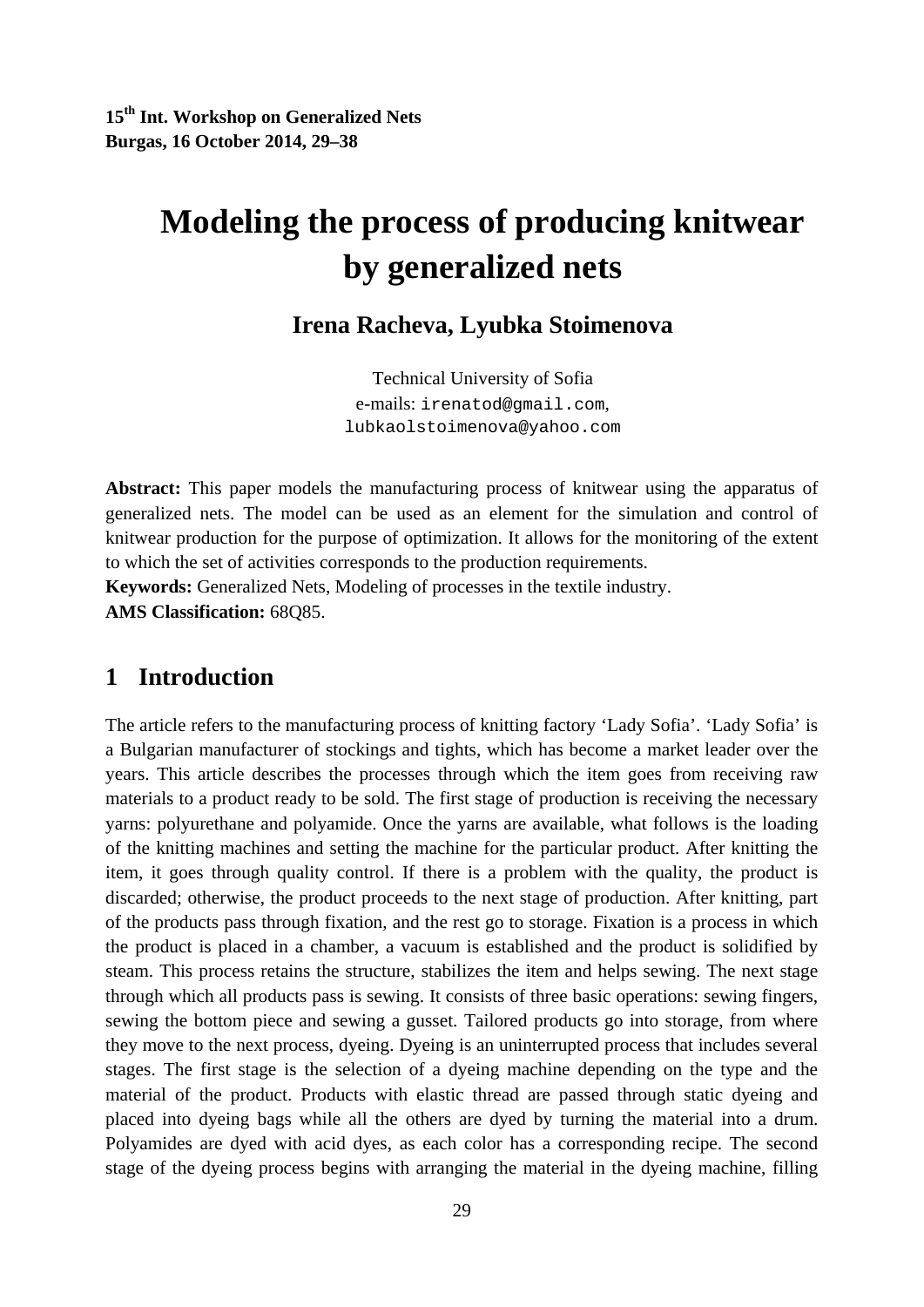with water and adding surface active agents (surfactants). Next is a control of the PH of the bath, adding the colorant and gradually raising the temperature from 40 ℃ until 97-98 ℃. The final stage is strengthening and softening, and then the products are centrifuged and taken out. Next they go to ironing or directly to storage, then to packing.

## **2 Generalized net model**

All stages of the production process will be described by a generalized net. Literature review showed that processes in textile production have not been object of detailed modelling with the apparatus of generalized nets, with only few results like [2].

The model of generalized nets containing 29 transitions, from  $Z_1$  to  $Z_2$ <sub>9</sub>, which represent:

- $Z_1$  Supply of material Polyamide
- $Z_2$  Supply of materia Polyurethane
- $Z_3$  Loading of the knitting machines
- $Z_4$  Knitting machine 1
- $Z_5$  Knitting machine 2
- $Z_6$  Knitting machine 3
- $Z_7$  Knitting machine 4
- $Z_8$  Knitting machine 5
- $Z_9$  Quality Control 1
- $Z_{10}$  Quality Control 2
- $Z_{11}$  Quality Control 3
- $Z_{12}$  Quality Control 4
- $Z_{13}$  Quality Control 5
- $Z_{14}$  Rejection of irregular products
- $Z_{15}$  Storage knitted products
- $Z_{16}$  Fixing products
- $Z_{17}$  Sortoing for sewing
- $Z_{18}$  Sewing fingers
- $Z_{19}$  Sewing bottom
- $Z_{20}$  Sewing a gusset
- $Z_{21}$  Storage of sewn products
- $Z_{22}$  Static dyeing
- $Z_{23}$  Dyeing by rotation
- $Z_{24}$  Strengthening
- $Z_{25}$  Softening
- $Z_{26}$  Storage after dyeing
- $Z_{27}$  Ironing
- $Z_{28}$  Packaging
- $Z_{29}$  Storage of packaged products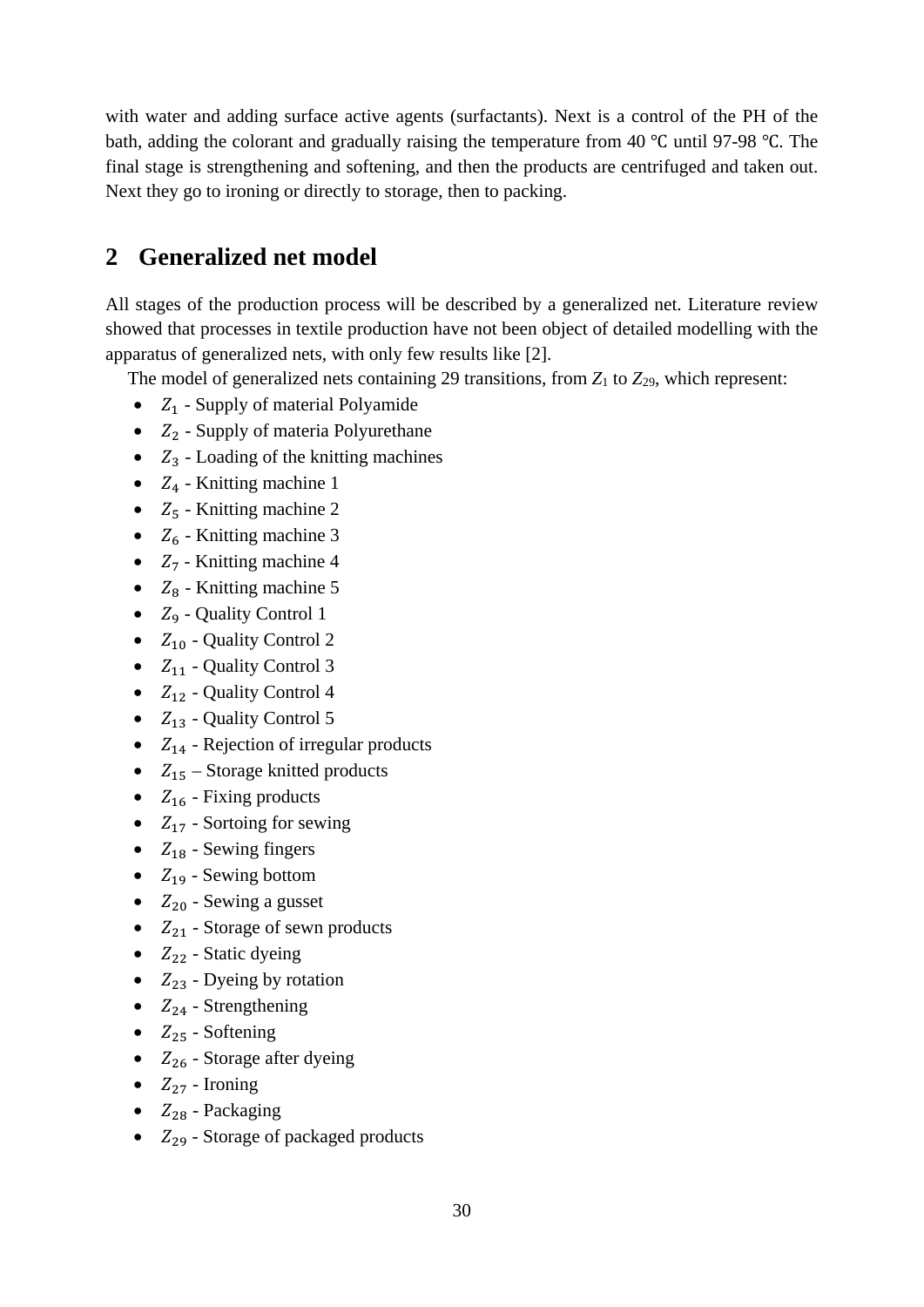

Figure 1. Generalized nets of knittin s modeling g factory L the manufa ady Sofia acturing process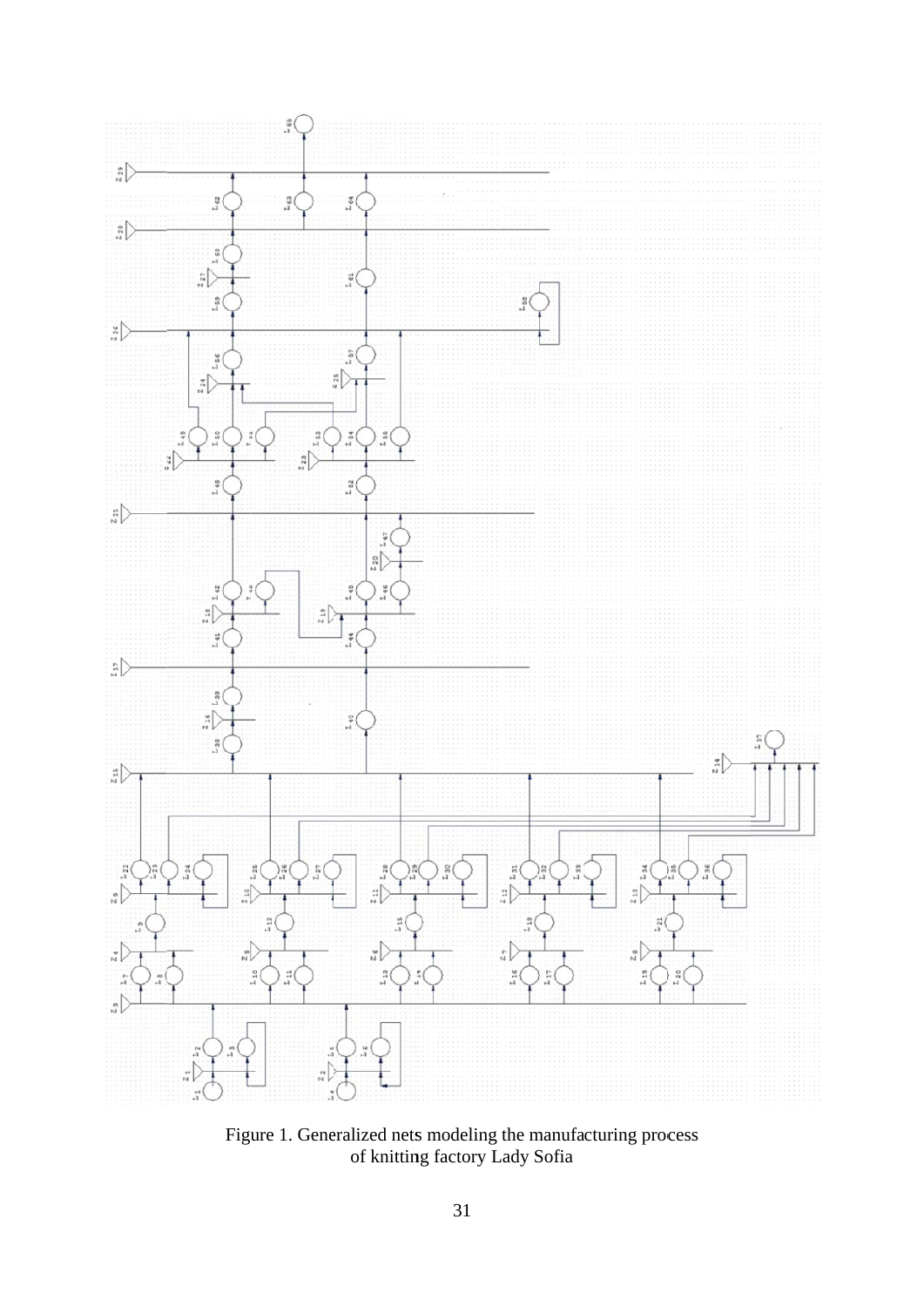From place  $L_1$  enters token with the following initial characteristic "Polyamide, weight, quality".

$$
Z_{1} = \langle \{L_{1}, L_{3}\}, \{L_{2}, L_{3}\}, R_{1} \rangle,
$$
\n
$$
R_{1} = \frac{L_{2}}{L_{1}} \begin{vmatrix} L_{2} & L_{3} \\ false & true \\ U_{3} & W_{3,2} \end{vmatrix}
$$
 false

where  $W_{3,2}$  = "The yarn is available".

In place  $L_3$  the token does not obtain any new characteristic and stays with characteristic "The yarn is available in storage" and passes in place  $L_2$ . In place  $L_4$  enters token with the following initial characteristic: "Polyurethane, weight, quality".

$$
Z_2 = \langle \{L_4, L_6\}, \{L_5, L_6\}, R_2 \rangle,
$$
  

$$
R_2 = \frac{L_4}{L_4} \begin{array}{|c|c|} \hline f_{4} & f_{4} & f_{4} \\ \hline f_{5} & f_{6} & f_{7} \\ \hline \end{array}
$$
  

$$
L_6 \begin{array}{|c|c|} \hline f_{6,5} & f_{7} & f_{8} \\ \hline \end{array}
$$

where  $W_{6,5} =$ , The yarn is available".

In place  $L<sub>6</sub>$  the token does not obtain any new characteristic and stays with characteristic ., The yarn is available in storage" and passes in place  $L_5$ . In places  $L_2$  and  $L_6$  enter tokens with characteristic: "The yarns are ready to be loaded on the knitting machines" and transfer to places  $L_7, L_8, L_{10}, L_{11}, L_{13}, L_{14}, L_{16}, L_{17}, L_{19}, L_{20}.$ 

$$
Z_3 = \langle \{L_2, L_6\}, \{L_7, L_8, L_{10}, L_{11}, L_{13}, L_{14}, L_{16}, L_{17}, L_{19}, L_{20}\}, R_3 \rangle,
$$
  

$$
R_3 = \overline{L_2} \begin{vmatrix} L_7 & L_8 & L_{10} & L_{11} & L_{13} & L_{14} & L_{16} & L_{17} & L_{19} & L_{20} \\ true & false & true & false & true & false & true & false \\ L_6 & false & true & false & true & false & true & false & true \end{vmatrix}
$$

In places  $L_7$  and  $L_8$  enter tokens with the following characteristic: "The yarns are loaded on the knitting machines" and after knitting pass in place  $L_{\rm g}$ .

$$
Z_{4} = \langle \{L_{7}, L_{8}\}, \{L_{9}\}, R_{4} \rangle, \qquad Z_{5} = \langle \{L_{10}, L_{11}\}, \{L_{12}\}, R_{5} \rangle, \nR_{4} = \frac{L_{9}}{L_{9}} \qquad R_{5} = \frac{L_{12}}{L_{10}} \qquad true \nL_{8} \qquad true \qquad L_{11} \qquad true \nL_{12} \qquad true
$$

In places  $L_{10}$  and  $L_{11}$  enter tokens with the following characteristic: "The yarns are loaded on the knitting machines" and after knitting pass in place  $L_{12}$ . In places  $L_{13}$  and  $L_{14}$  enter tokens with the following characteristic:" The yarns are loaded on the knitting machines" and after knitting pass in place  $L_{15}$ .

$$
Z_6 = \langle \{L_{13}, L_{14}\}, \{L_{15}\}, R_6 \rangle, \qquad Z_7 = \langle \{L_{16}, L_{17}\}, \{L_{18}\}, R_7 \rangle,
$$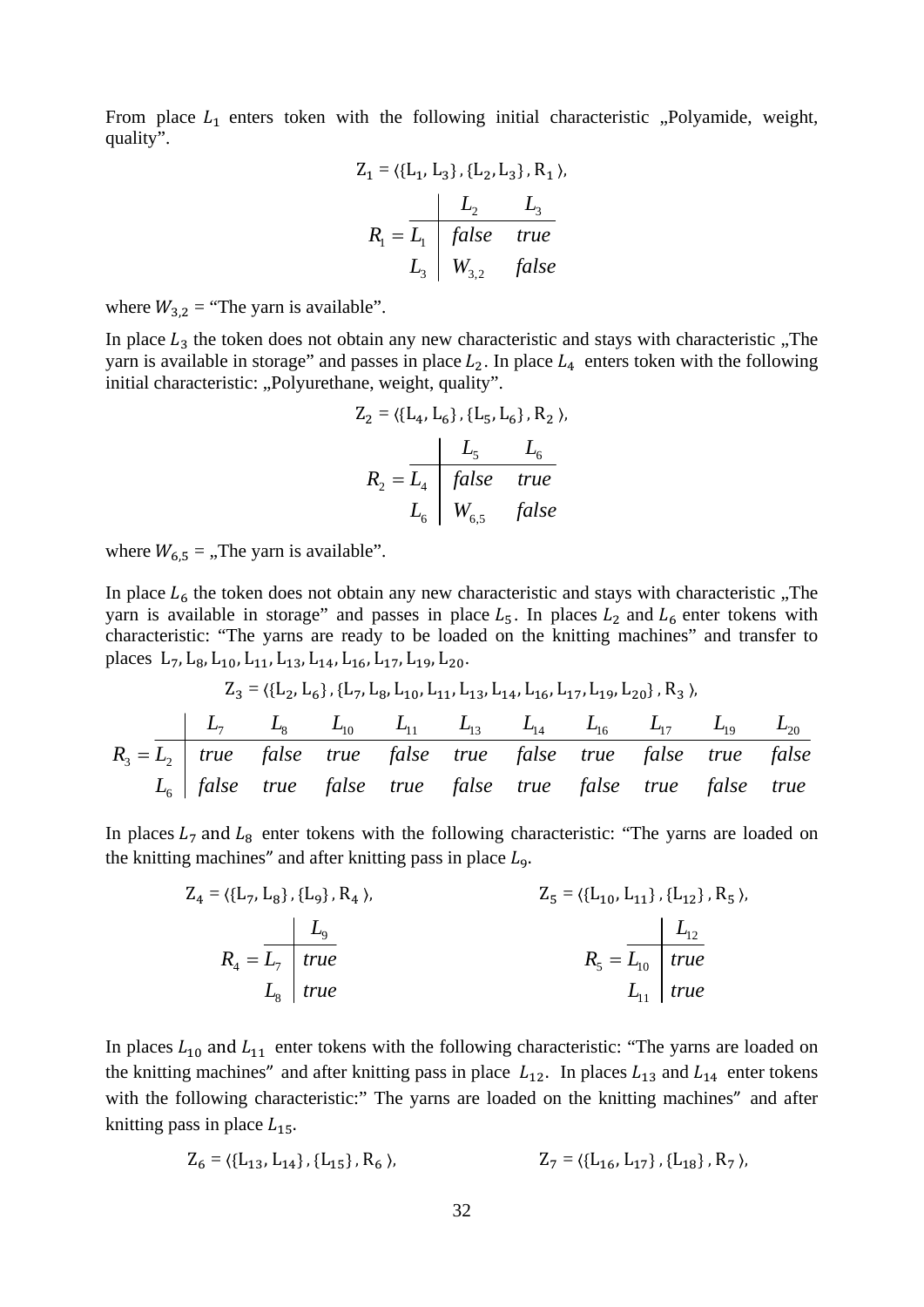$$
R_6 = \frac{L_{15}}{L_{14}} = \frac{L_{15}}{true}
$$
\n
$$
R_7 = \frac{L_{18}}{L_{17}} = \frac{true}{true}
$$
\n
$$
R_8 = \frac{L_{18}}{true}
$$
\n
$$
L_{19} = \frac{true}{true}
$$

In places  $L_{16}$  and  $L_{17}$  enter tokens with the following characteristic: "The yarns are loaded on the knitting machines" and after knitting pass in place  $L_{18}$ . In places  $L_{19}$  and  $L_{20}$  enter tokens with the following characteristic: "The yarns are loaded on the knitting machines" and after knitting pass in place  $L_{21}$ .

$$
Z_8 = \langle \{L_{19}, L_{20}\}, \{L_{21}\}, R_8 \rangle,
$$
  

$$
R_8 = \frac{L_{21}}{L_{19}} \quad true
$$
  

$$
L_{20} \quad true
$$

In place  $L_9$  enters token with the following characteristic: "The product is knitted".

$$
Z_9 = \langle \{L_9, L_{24}\}, \{L_{22}, L_{23}, L_{24}\}, R_9 \rangle,
$$
  

$$
R_9 = \frac{L_{22}}{L_{9}} \begin{array}{|l|}\nL_{22} & L_{23} & L_{24} \\
false & false & true \\
U_{24} & W_{24,22} & W_{24,23} & false\n\end{array}
$$

where

- $W_{24,22}$  = "The product has passed quality control"
- $W_{24,23} =$ , Discarding products"

In place  $L_{24}$  the token does not obtain any new characteristic and stays with characteristic "The product is knitted" and passes to places  $L_{22}$  and  $L_{23}$ . In place  $L_{12}$  enters token with the following characteristic: "The product is knitted".

$$
Z_{10} = \langle \{L_{12}, L_{27}\}, \{L_{25}, L_{26}, L_{27}\}, R_{10} \rangle,
$$
  

$$
R_{10} = \frac{L_{25}}{L_{12}} \begin{array}{|l|} \hline f_{25} & L_{26} & L_{27} \\ \hline f_{25} & f_{26} & true \\ \hline L_{27} & W_{27,25} & W_{27,26} & false \end{array}
$$

where

- $W_{27.25}$  = .,The product has passed quality control"
- $W_{27.26} =$ ,Discarded products"

In place  $L_{27}$  the token does not obtain any new characteristic and stays with characteristic "The product is knitted" and passes to places  $L_{25}$  and  $L_{26}$ . In place  $L_{15}$  enters token with the following characteristic: "The product is knitted".

$$
Z_{11} = \langle \{L_{15}, L_{30}\}, \{L_{28}, L_{29}, L_{30}\}, R_{11} \rangle,
$$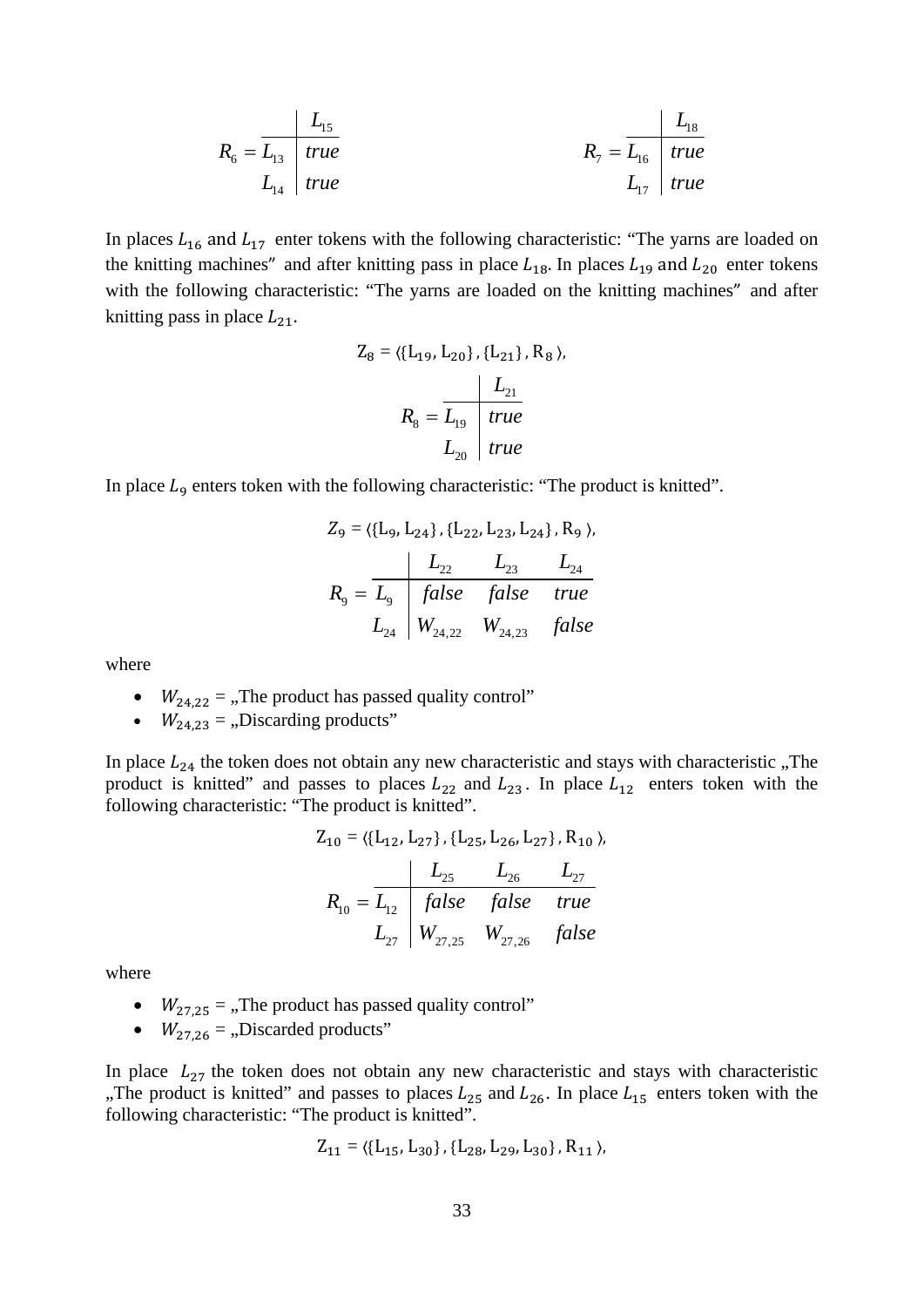$$
R_{11} = \frac{L_{29}}{L_{15}} = \frac{L_{29}}{false} = \frac{L_{29}}{false} = \frac{L_{30}}{true}
$$
  

$$
L_{30} = \frac{W_{30,28}}{W_{30,29}} = \frac{E_{30}}{false}
$$

where

- $\bullet$   $W_{30,28} =$ , The product has passed quality control"
- $W_{30,29} =$  Discarded products"

In place  $L_{30}$  the token does not obtain any new characteristic and stays with characteristic "The product is knitted" and passes to places  $L_{28}$  and  $L_{29}$ . In place  $L_{18}$  enters token with the following characteristic: "The product is knitted".

$$
Z_{12} = \langle \{L_{18}, L_{33}\}, \{L_{31}, L_{32}, L_{33}\}, R_{12} \rangle,
$$
  

$$
R_{12} = \frac{L_{31}}{L_{33}} \begin{array}{|l|}\nL_{31} & L_{32} & L_{33} \\
false & false & true \\
L_{33} & W_{33,31} & W_{33,32} & false\n\end{array}
$$

where 

- $W_{33,31}$  = "The product has passed quality control"
- $W_{33,32} =$ , Discarded products"

In place  $L_{33}$  the token does not obtain any new characteristic and stays with characteristic "The product is knitted" and passes to places  $L_{31}$  and  $L_{32}$ . In place  $L_{21}$  enters token with the following characteristic: "The product is knitted".

$$
Z_{13} = \langle \{L_{21}, L_{36}\}, \{L_{34}, L_{35}, L_{36}\}, R_{13} \rangle,
$$
  

$$
R_{13} = \frac{L_{34}}{L_{35}} = \frac{L_{36}}{false}
$$
  

$$
Z_{13} = \frac{L_{31}}{false}
$$
  

$$
Z_{14} = \frac{L_{36}}{true}
$$
  

$$
Z_{15} = \frac{L_{36}}{W_{36,34}} = \frac{L_{36}}{W_{36,35}}
$$
  

$$
Z_{16} = \frac{L_{36}}{true}
$$

where

- $W_{36,34}$  = ,,The product has passed quality control"
- $W_{36,35} =$  "Discarded products"

In place  $L_{36}$  the token does not obtain any new characteristic and stays with characteristic  $n$ . The product is knitted" and passes to places  $L_{34}$  and  $L_{35}$ . In places  $L_{23}$ ,  $L_{26}$ ,  $L_{29}$ ,  $L_{32}$  and  $L_{35}$  enter tokens with the following characteristic: "The product is irregular" and pass to place  $L_{37}$  with characteristic: "Discarded".

$$
Z_{14} = \langle \{L_{23}, L_{26}, L_{29}, L_{32}, L_{35}\}, \{L_{37}\}, R_{14} \rangle,
$$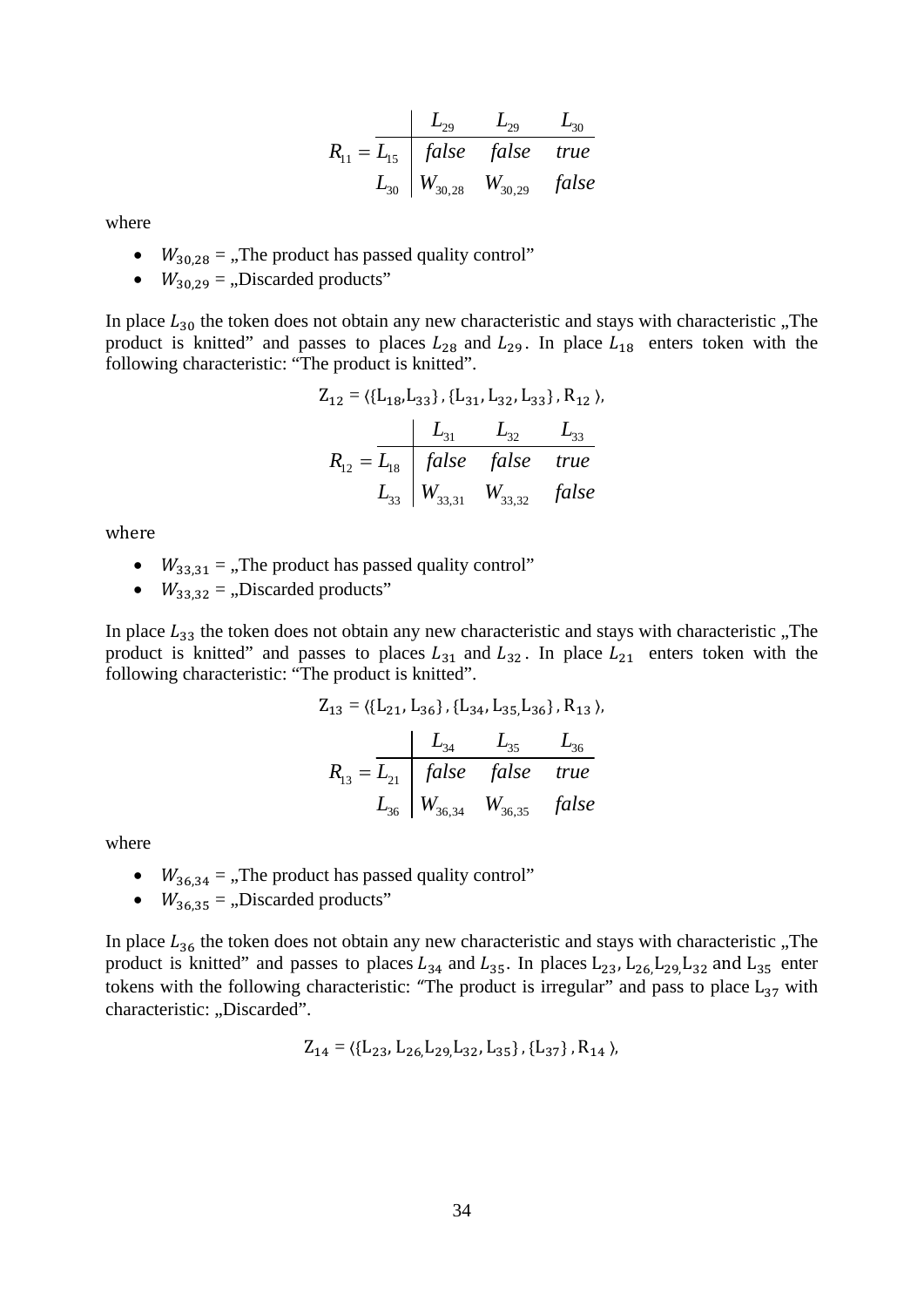$$
R_{14} = \frac{L_{26}}{L_{32}} \begin{vmatrix} \frac{L_{37}}{true} \\ \frac{L_{26}}{true} \\ \frac{L_{32}}{true} \end{vmatrix}
$$
 true  
 
$$
L_{32} = \frac{L_{33}}{true}
$$
 true

In places  $L_{22}$ ,  $L_{25}$ ,  $L_{28}$ ,  $L_{31}$  and  $L_{34}$  enter tokens with the following characteristic: "The product has passed through the quality control" and pass to places  $L_{38}$  and  $L_{40}$ .

$$
Z_{15} = \langle \{L_{22}, L_{25}, L_{28}, L_{31}, L_{34}\}, \{L_{38}, L_{40}\}, R_{15} \rangle,
$$
  
\n
$$
L_{38} L_{40}
$$
  
\n
$$
L_{22}
$$
\n
$$
true
$$
\n
$$
R_{15} = \frac{L_{25}}{L_{28}}
$$
\n
$$
true
$$
\n
$$
true
$$
\n
$$
true
$$
\n
$$
L_{31}
$$
\n
$$
true
$$
\n
$$
true
$$
\n
$$
L_{34}
$$
\n
$$
true
$$
\n
$$
true
$$
\n
$$
true
$$
\n
$$
true
$$
\n
$$
true
$$
\n
$$
true
$$
\n
$$
true
$$
\n
$$
true
$$
\n
$$
true
$$
\n
$$
true
$$
\n
$$
true
$$
\n
$$
true
$$
\n
$$
true
$$
\n
$$
true
$$
\n
$$
true
$$
\n
$$
true
$$
\n
$$
true
$$
\n
$$
true
$$
\n
$$
true
$$
\n
$$
true
$$
\n
$$
true
$$
\n
$$
true
$$
\n
$$
true
$$
\n
$$
true
$$
\n
$$
true
$$
\n
$$
true
$$
\n
$$
true
$$
\n
$$
true
$$
\n
$$
true
$$
\n
$$
true
$$
\n
$$
true
$$
\n
$$
true
$$
\n
$$
true
$$
\n
$$
true
$$
\n
$$
true
$$
\n
$$
true
$$
\n
$$
true
$$
\n
$$
true
$$
\n
$$
true
$$
\n
$$
true
$$
\n
$$
true
$$
\n
$$
true
$$
\n
$$
true
$$
\n
$$
true
$$
\n
$$
true
$$
\n
$$
true
$$
\n
$$
true
$$
\n
$$
true
$$
\n
$$
true
$$
\n

In place  $L_{38}$  enters token with the following characteristic: "The product is intended for fixing" and passes to place  $L_{39}$ .

$$
Z_{16} = \langle \{L_{38}\}, \{L_{39}\}, R_{16} \rangle,
$$
  

$$
R_{16} = \frac{L_{39}}{L_{38} \mid true}
$$

In places  $L_{39}$  and  $L_{40}$  enter tokens with the following characteristic: "The product is sorted for sewing" and pass to places  $L_{41}$  and  $L_{44}$ .

$$
Z_{17} = \langle \{L_{39}, L_{40}\}, \{L_{41}, L_{44}\}, R_{17} \rangle,
$$
  

$$
R_{17} = \frac{\begin{vmatrix} L_{41} & L_{44} \\ L_{39} & true \end{vmatrix}}{L_{40}} = \frac{\begin{vmatrix} L_{41} & L_{44} \\ true & true \end{vmatrix}}{true}
$$

In place  $L_{41}$  enters token with the following characteristic: "The product is sorted for sewing fingers" and passes to places  $L_{42}$  and  $L_{43}$ .

$$
Z_{18} = \langle \{L_{41}\}, \{L_{42}, L_{43}\}, R_{18} \rangle,
$$
  

$$
R_{18} = \frac{L_{42} L_{43}}{L_{41} \text{ true true}}
$$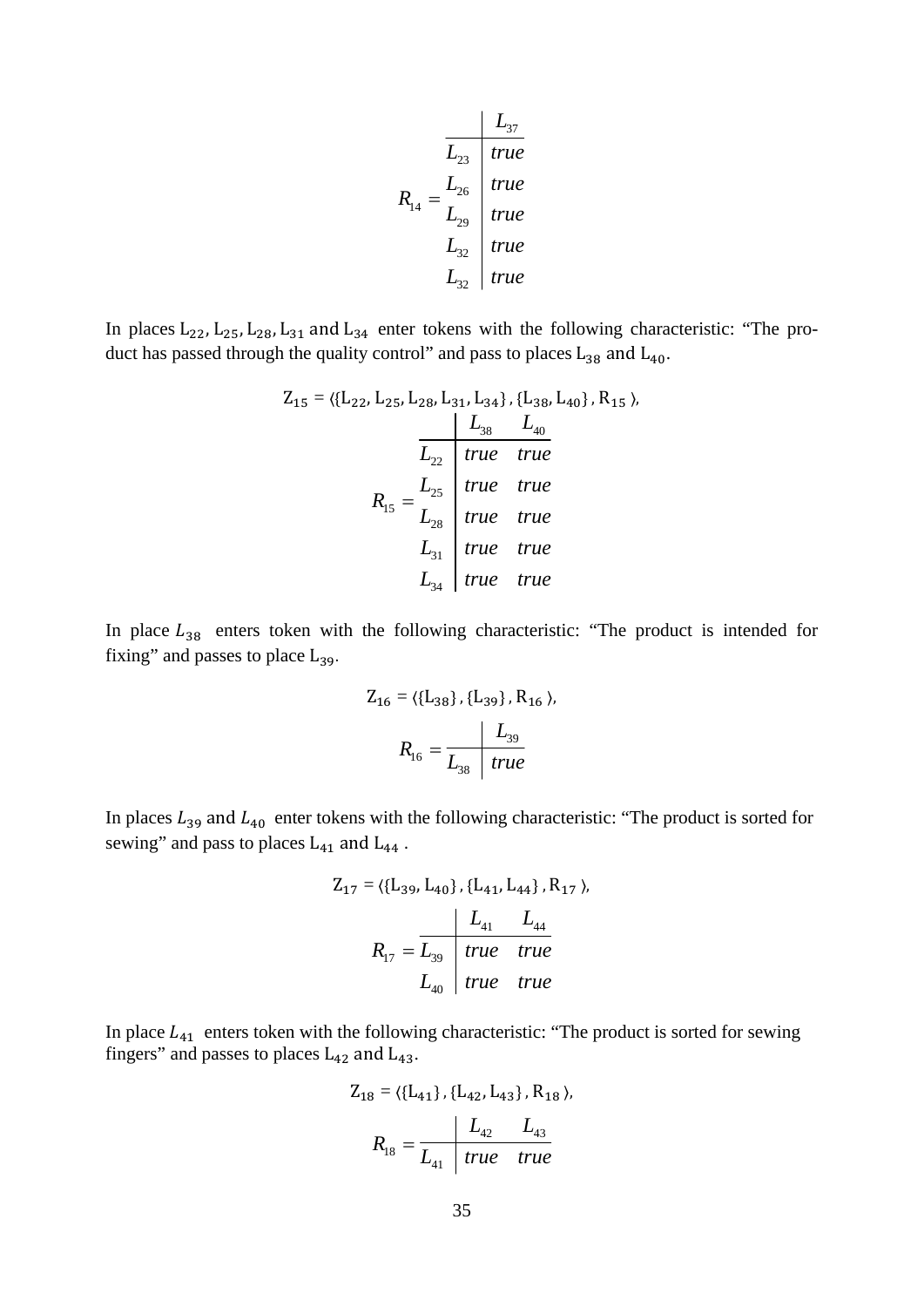In places  $L_{43}$  and  $L_{44}$  enter tokens with the following characteristic: "The product is sorted for sewing a gusset " and pass to places  $L_{45}$  and  $L_{46}$ .

$$
Z_{19} = \langle \{L_{43}, L_{44}\}, \{L_{45}, L_{46}\}, R_{19} \rangle,
$$
  

$$
R_{19} = \frac{L_{45}}{L_{43}} \begin{array}{|l|}\n\hline\ntrue & true \\
true & true\n\end{array}
$$
  

$$
L_{44} = true
$$
  

$$
true
$$
  

$$
true
$$
  

$$
true
$$

In place  $L_{46}$  enters token with the following characteristic: "The product is sorted for sewing bottom" and passes to place  $L_{47}$ .

$$
Z_{20} = \langle \{L_{46}\}, \{L_{47}\}, R_{20} \rangle,
$$
  

$$
R_{16} = \frac{L_{47}}{L_{46} \text{ true}}
$$

In places  $L_{42}$ ,  $L_{45}$  and  $L_{47}$  enter tokens with the following characteristic: "The product is tailored" and pass to places  $L_{48}$  and  $L_{62}$ .

$$
Z_{21} = \langle \{L_{42}, L_{45}, L_{47}\}, \{L_{48}, L_{62}\}, R_{21} \rangle
$$

$$
R_{21} = \frac{L_{42}}{L_{45}} \begin{array}{|l|}\n\hline\ntrue & true \\
true & true \\
\hline\nL_{47} & true & true\n\end{array}
$$

In place  $L_{48}$  enters token with the following characteristic: "The product is sorted for static dyeing" and pass to places  $L_{49}$ ,  $L_{50}$  and  $L_{51}$ .

$$
Z_{22} = \langle \{L_{48}\}, \{L_{49}, L_{50}, L_{51}\}, R_{22} \rangle,
$$
  

$$
R_{22} = \frac{L_{49}}{L_{62}} \frac{L_{50}}{true} \frac{L_{51}}{true} = true
$$

In place  $L_{62}$  enters token with the following characteristic: "The product is sorted for dyeing by rotation" and passes to places  $L_{63}$ ,  $L_{64}$  and  $L_{65}$ .

$$
Z_{23} = \langle \{L_{62}\}, \{L_{63}, L_{64}, L_{65}\}, R_{23} \rangle,
$$
  

$$
R_{23} = \frac{L_{63}}{L_{62}} \frac{L_{64}}{true} \frac{L_{65}}{true}
$$

In places  $L_{50}$  and  $L_{53}$  enter tokens with the following characteristic: "The product is sorted for strengthening" and pass to place  $L_{56}$ .

$$
Z_{24}=\langle\{L_{50},\,L_{53}\}\,,\{L_{56}\}\,,\,R_{24}\,\rangle,\,
$$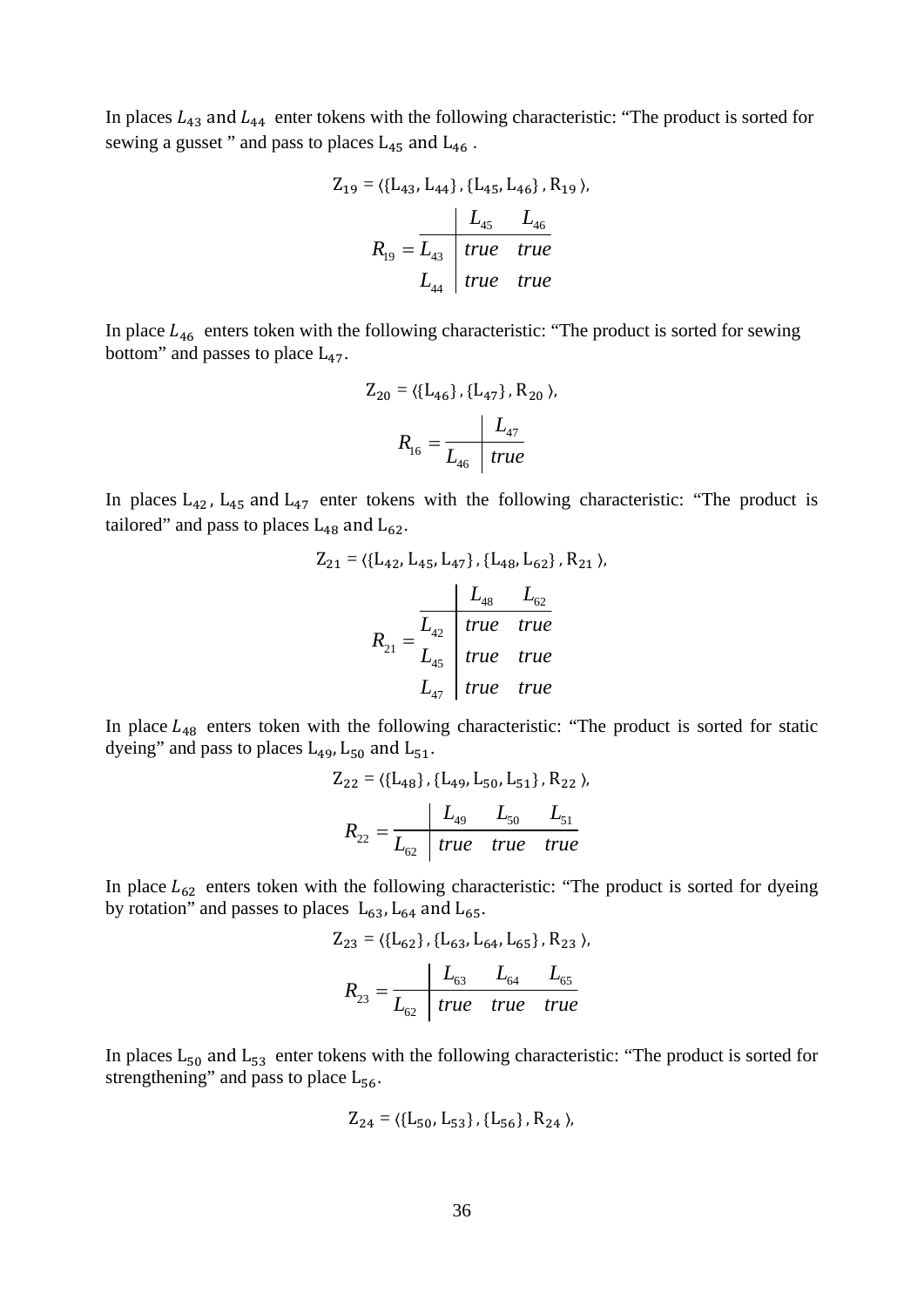$$
R_{24} = \frac{L_{56}}{L_{46}} \quad true
$$
  

$$
L_{53} \quad true
$$

In places  $L_{51}$  and  $L_{54}$  enter tokens with the following characteristic: "The product is sorted for softening" and pass to place  $L_{57}$ .

$$
Z_{25} = \langle \{L_{51}, L_{54}\}, \{L_{57}\}, R_{25} \rangle,
$$
  

$$
R_{25} = \frac{L_{51}}{L_{51}} = \frac{true}{true}
$$
  

$$
L_{54} = true
$$

In places  $L_{49}$ ,  $L_{55}$ ,  $L_{56}$  and  $L_{57}$  enter tokens with the following characteristic: "The products are stored after dyeing"

$$
Z_{26} = \langle \{L_{49}, L_{55}, L_{56}, L_{57}, L_{58}\}, \{L_{59}, L_{61}, L_{58}\}, R_{26} \rangle,
$$
  
\n
$$
L_{59} L_{61} L_{58}
$$
  
\n
$$
L_{49} false false true
$$
  
\n
$$
R_{26} = L_{55}
$$
  
\n
$$
false false true
$$
  
\n
$$
L_{56}
$$
  
\n
$$
false false true
$$
  
\n
$$
L_{57}
$$
  
\n
$$
false false true
$$
  
\n
$$
false false true
$$

where

- $W_{58,59}$  = "The product passes to Ironing"
- $\bullet$   $W_{58,61}$ = "The product passes to Packaging"

In place  $L_{58}$  the token does not obtain any new characteristic and stays with characteristic ., The products are stored after dyeing" and pass to places  $L_{59}$  and  $L_{61}$ . In place  $L_{59}$  enters token with the following characteristic: "The product is sorted for ironing" and passes to place  $L_{60}$ .

$$
Z_{27} = \langle \{L_{59}\}, \{L_{60}\}, R_{27} \rangle,
$$
  

$$
R_{27} = \frac{L_{59}}{L_{60}} \text{ true}
$$

In places  $L_{60}$  and  $L_{61}$  enter tokens with the following characteristic: "The product is ready for packaging" and passes to places  $L_{62}$ ,  $L_{63}$  and  $L_{64}$ .

$$
Z_{28} = \langle \{L_{60}, L_{61}\}, \{L_{62}, L_{63}, L_{64}\}, R_{28} \rangle,
$$
  

$$
R_{28} = \frac{L_{60}}{L_{60}} \begin{array}{|l|}\n \hline \text{true} & \text{true} & \text{true} \\
 \hline \text{true} & \text{true} & \text{true} \\
 \hline \text{true} & \text{true} & \text{true} \\
 \hline \end{array}
$$

In places  $L_{62}$ ,  $L_{63}$  and  $L_{64}$  enter tokens with the following characteristic, respectively:" Packing in cartons", "Wrapping in cellophane" and "Packing in bundles" and transfer to place  $L_{65}$  with characteristic: "The product is ready for sale".

$$
Z_{29}=\langle\{L_{62},\,L_{63},\!L_{64}\}\,,\{L_{65}\}\,,\,R_{29}\,\rangle,\,
$$